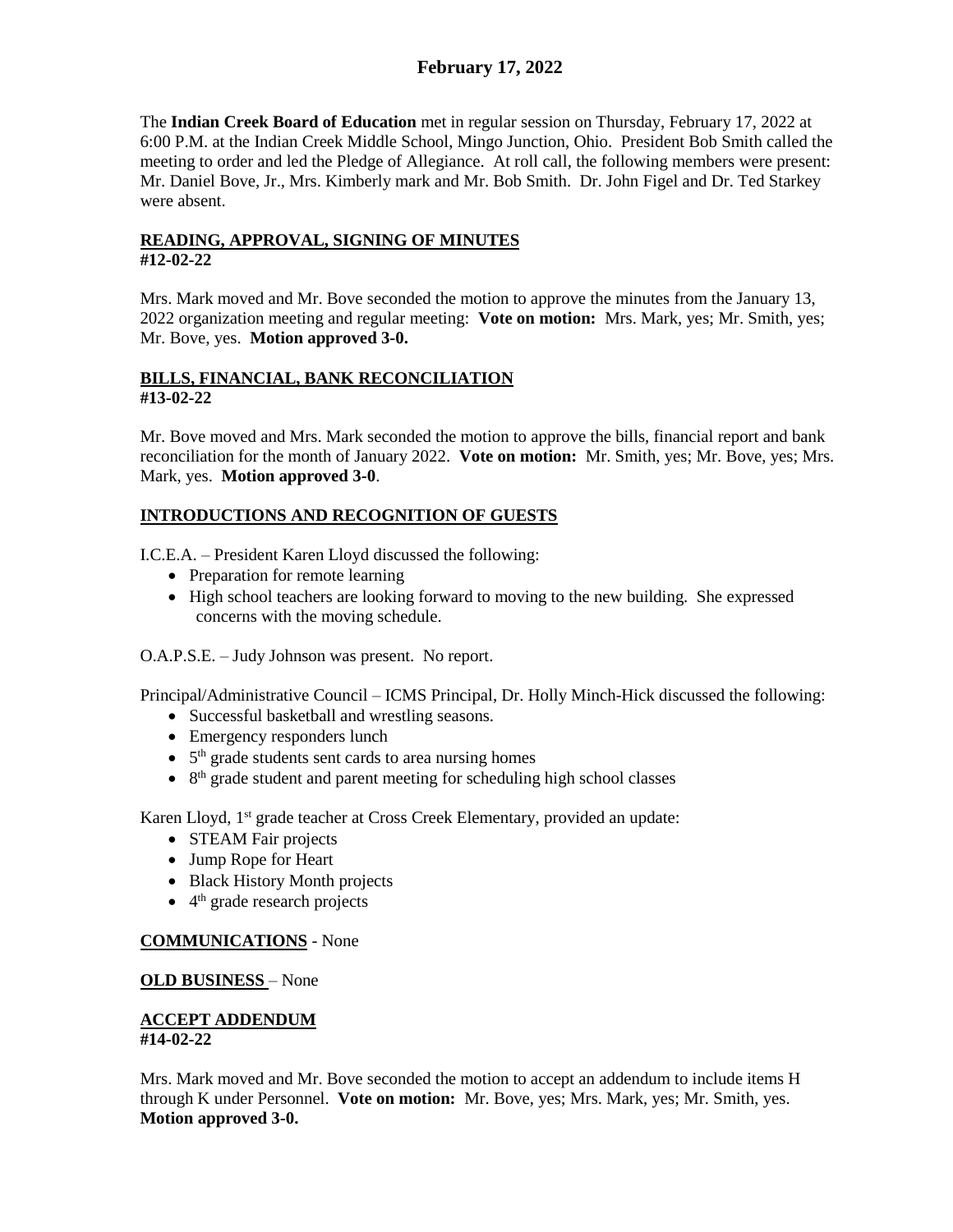# **February 17, 2022**

#### **APPROVAL OF ITEMS A THROUGH K UNER NEW BUSINESS AND ITEMS A THROUGH K UNDER PERSONNEL #15-02-22**

Mrs. Mark moved and Mr. Smith seconded the motion to approve items A through K under New Business and items A through K under Personnel.

## **NEW BUSINESS**

### **A. Bills to Be Considered, Over \$5,000.00 and/or Improper Procedure**

 The Treasurer recommends payment of the following invoices that have been submitted for payment:

| <b>VENDOR</b>                      | <b>AMOUNT</b> | <b>DESCRIPTION</b>                                          |
|------------------------------------|---------------|-------------------------------------------------------------|
| <b>IH.E. Neumann Co.</b>           |               | \$8,044.15   Repair storm damages to ICMS compressor        |
| Horizon Information Services, Inc. |               | \$26,888.15 ViewSonic ViewBoards for Cross Creek Elementary |

### **B. Accept Tax Rates and Amounts**

 The Treasurer recommends accepting the amounts and rates of taxation as determined by the County Budget Commission and authorizing the necessary tax levies and certifying them to the County Auditor.

### **C. Appropriation Modifications**

 The Treasurer recommends approval of the following appropriation modifications that are necessary to fulfill purchasing requests:

Supplemental appropriations of \$1,000.00 for Student Activity Fund ICHS BPA (200-925H)

### **D. Appropriation Modifications- CCIP Grant Revisions**

 The Treasurer recommends the following grant appropriation modifications to reflect fiscal year 2022 C.C.I.P. revised grant allocations:

| 507 | 9022 | ARP ESSER (ESSER III)                  | \$<br>28,569.77 |
|-----|------|----------------------------------------|-----------------|
| 516 | 9022 | SPECIAL EDUC PART B IDEA FY22          | \$<br>28,718.08 |
| 516 | 9922 | ARP SPECIAL EDUCATION PART B IDEA FY22 | \$<br>(912.55)  |
| 572 | 9222 | <b>TITLE I FY22</b>                    | \$<br>93,297.49 |
| 572 | 9922 | EXPANDING OPPORTUNITIES FOR EACH CHILD | \$<br>510.04    |
| 584 | 9022 | TITLE IV A FY22                        | \$<br>11,110.01 |
| 587 | 9022 | <b>ECSE FY22</b>                       | \$<br>(6.79)    |
| 587 | 9922 | ARP IDEA PRESCHOOL HANDICAPPED         | \$<br>(72.57)   |
| 590 | 9022 | TITLE IIA FY22                         | \$<br>11.603.49 |

### **E. Presentation of Diplomas**

 The Superintendent recommends the Board award diplomas at the Indian Creek High School graduation ceremonies on May 22, 2022.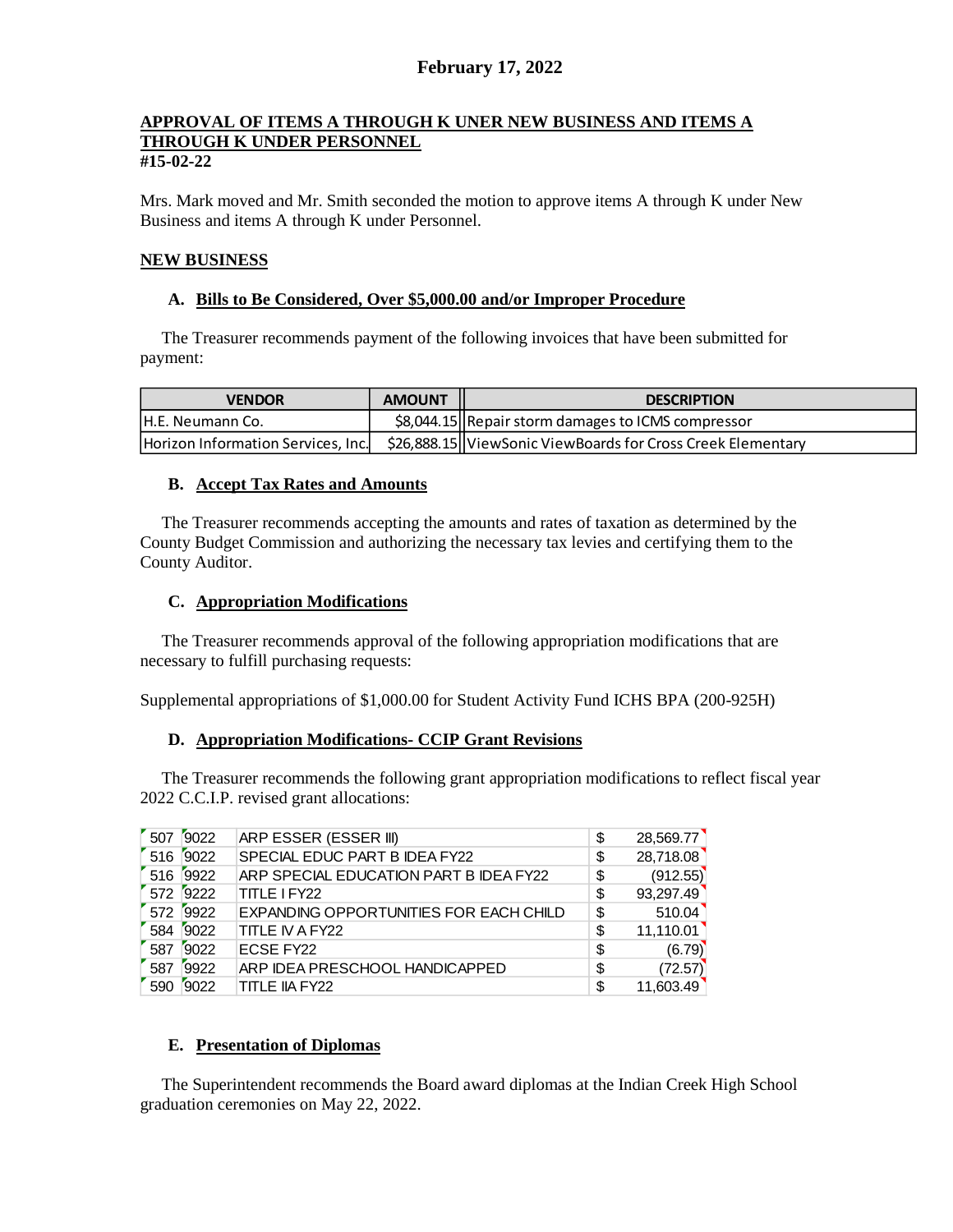## **F. Easement**

The Superintendent asks the Board to consider granting AEP an easement at ICMS for the purpose of running 3 Phase electric cabling to the private property of Robert Canella, which is adjacent to the school's property. All costs associated with the project are to be borne by Mr. Canella.

## **G. Agreement – ESI Group**

The Superintendent recommends the Board approve entering into an agreement with ESI Group to begin an Employee Assistance Program (EAP). Startup costs to be paid by ESSER.

## **H. College Credit Plus – Eastern Gateway Community College**

The Superintendent recommends the Board approve an agreement with Eastern Gateway Community College to allow Indian Creek students to participate in a College Credit Plus Program pursuant to ORC §3365.02. This agreement is for the 2022-23 academic year.

## **I. College Credit Plus – Kent State**

The Superintendent recommends the Board approve an agreement with Kent State to allow Indian Creek students to participate in a College Credit Plus Program pursuant to ORC §3365.02. This agreement is for the 2022-23 academic year.

## **J. Agreement – Online Auctioneer Services for Wintersville Elementary**

The Superintendent and Treasurer recommend approval of an agreement for KIKO Company for online auctioneer services for the sale of personal property at the Wintersville Elementary Building and authorize the Superintendent or Treasurer to sign for the sale of personal property.

# **K. Sliding Fee Schedule**

The Superintendent recommends the Board adopt the sliding fee scale for preschool for the 2022- 23 school year.

# **OTHER MATTERS**

## **PERSONNEL**

## **A. Employment – Extra—Duty Supplemental Contracts**

The Superintendent recommends the employment of the following certificated/licensed individuals in the positions listed. One-year limited contracts for the 2021-2022 school year. If required for the position, individuals must have Pupil Activity Permits issued by the Ohio Department of Education, valid for the 2021-2022 school year.

| ~·<br><b>ICMS</b> Boys & C<br>Track Q<br>Girls<br>Coach<br>Ford<br>shaun ' |  |
|----------------------------------------------------------------------------|--|
|----------------------------------------------------------------------------|--|

## **B. Employment – Supplemental Personal Service Contracts**

 WHEREAS this Board has posted the following extra-duty position(s) as being available to employees of the District who hold teaching certificates/licenses, and no such employee meeting all of the Board's qualifications has applied for, been offered, and accepted said position, and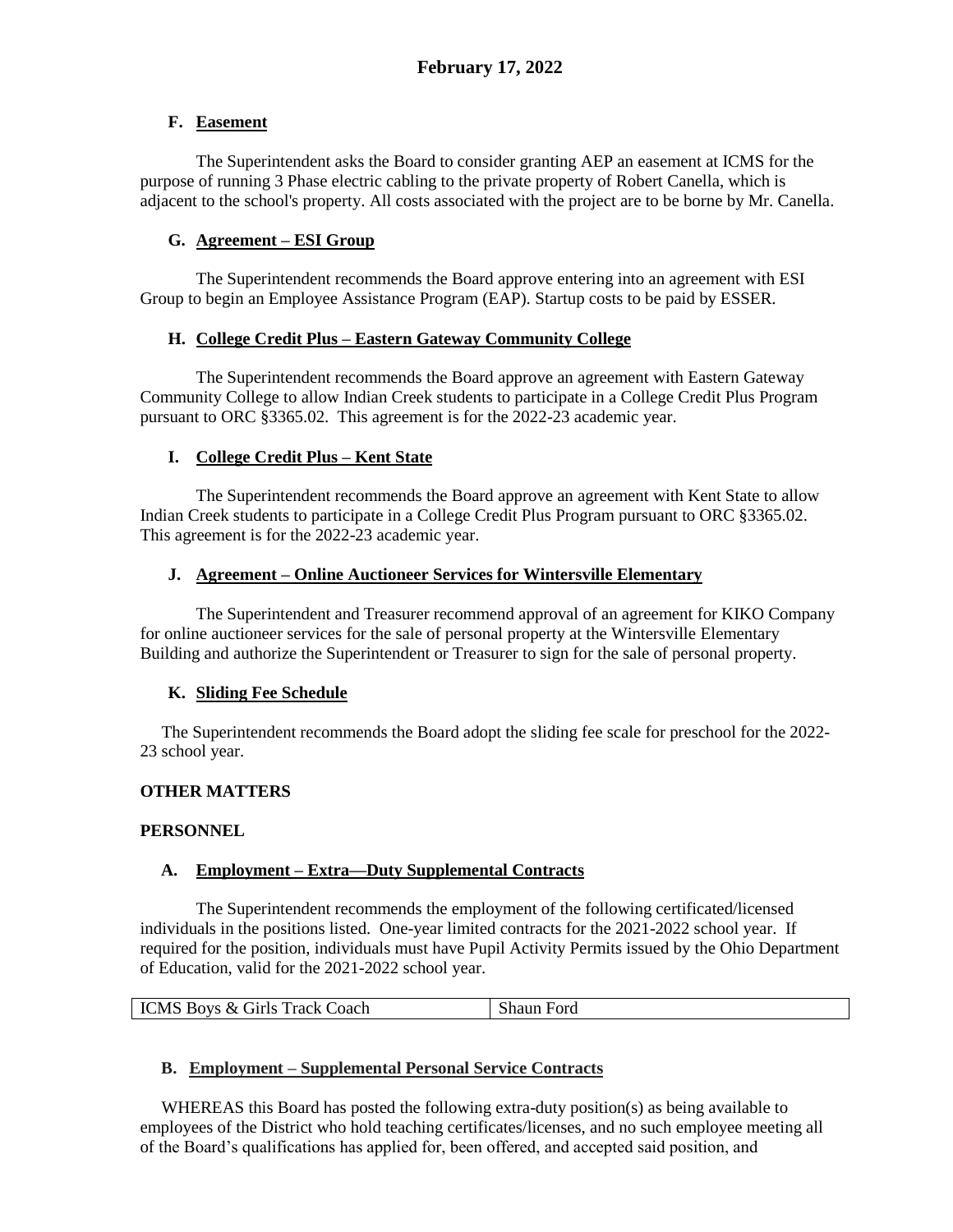WHEREAS this Board then advertised said position as being available to certificated/licensed and/or non-certificated/non-licensed individuals not employed by this District.

BE IT FURTHER RESOLVED that the following certificated/licensed and/or non-

certificated/licensed individuals be employed in the identified position(s) for the 2020-21 school year.

| <b>ICHS</b> Boys and Girls Assistant Track Coach | Trev Jeter     |
|--------------------------------------------------|----------------|
| ICHS Girls Assistant Softball Coach              | Chris Paul     |
| <b>ICMS</b> Boys & Girls Track Coach             | Kelly McIlvain |

## **C. Employment – Classified**

The Superintendent recommends the Board approve the employment of Amber Tester, Paraprofessional/START Aide, CCE, 5 hours per day, 4 days per week, 20 hours weekly, 154 days per year (pro-rated), effective February 18, 2022. Approve Probationary Contract, effective February 18, 2022.

## **D. Employment – Classified**

The Superintendent recommends the Board approve the employment of Kristen Walenciej, Paraprofessional/MH Student Teacher's Aide, Hills, 5.75 hours per day, 5 days per week, 28.75 hours weekly, 186 days per year (pro-rated), effective February 18, 2022. Approve Probationary Contract, effective February 18, 2022.

## **E. Employment – Classified Substitute**

The Superintendent recommends the Board approve employment of the following individual for inclusion on the Classified Substitute list for the position(s) listed below and for any subsequent positions for which they may qualify:

Lisa Barker - Cafeteria, Custodian, Secretary, and Paraprofessional (pending receipt of valid Educational Aide Permit with ESEA Qualified designation) and pending passing of all preemployment checks.

## **F. Leave of Absence – Classified**

The Superintendent recommends the Board approve the leave of absence of Amy Roe, from February 2, 2022 and to end on April 28, 2022, to complete her student teaching.

## **G. Resignation – Classified**

The Superintendent recommends the Board approve the resignation of Nancy DiBiase, Paraprofessional at Hills Elementary, effective February 12, 2022, for personal reasons.

## **H. Employment – Classified Substitute**

The Superintendent recommends the Board approve employment of the following individual for inclusion on the Classified Substitute list for the position(s) listed below and for any subsequent positions for which they may qualify:

Beth Gratzmiller – Cafeteria, Secretary, and Paraprofessional (pending receipt of valid Educational Aide Permit with ESEA Qualified designation) and pending passing of all pre-employment checks.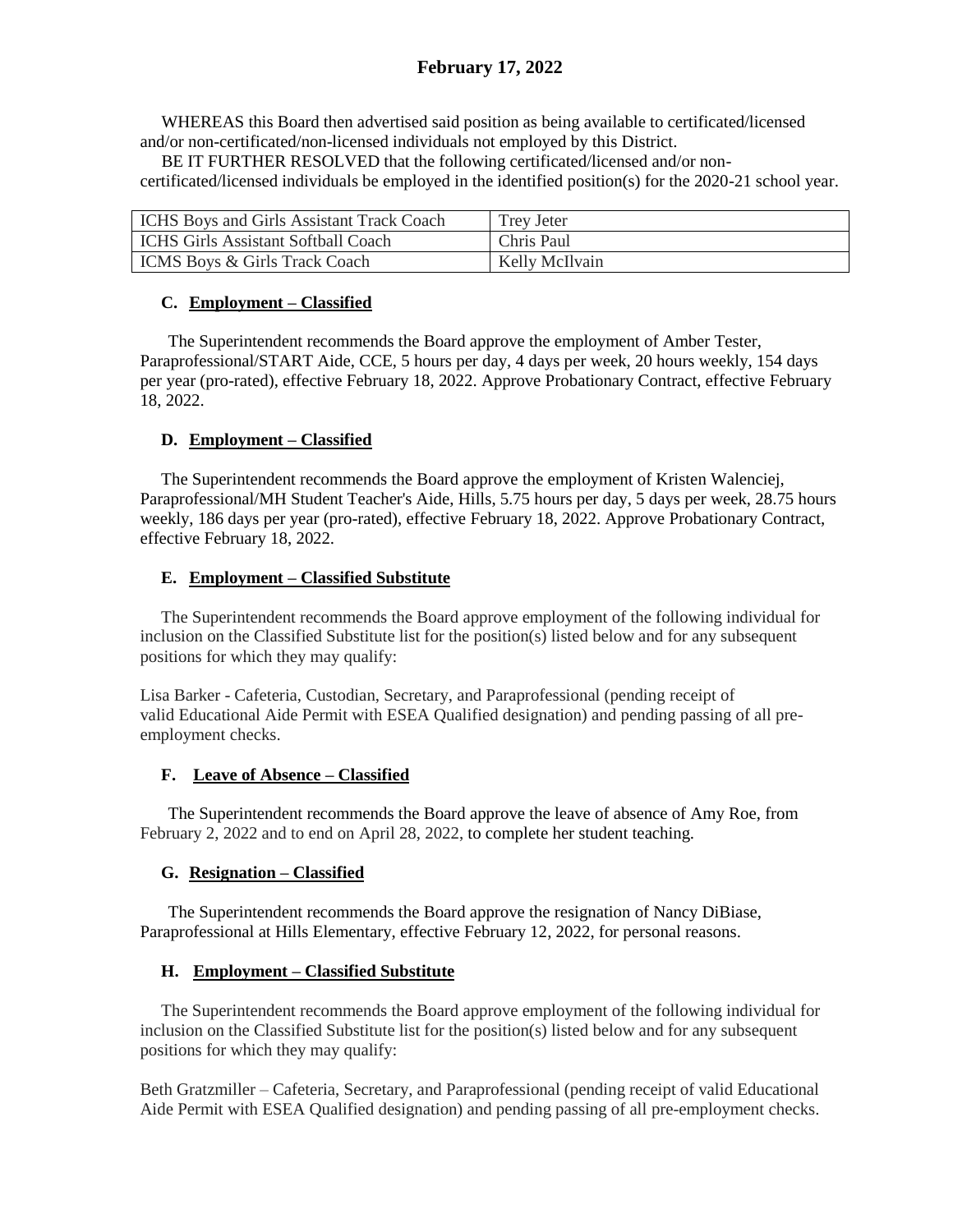## **I. Resignation – Classified**

The Superintendent recommends the Board approve the resignation of Kenneth D Wells, Bus Driver, effective 3/01/2022, for personal reasons. Mr. Wells would like to be added to the sub list to help assist the district with bus trips.

## **J. Resignation – Classified**

The Superintendent recommends the Board approve the resignation of Diane DiMaria, Paraprofessional at Indian Creek Middle School, effective 6/01/2022, for retirement. Ms. DiMaria has dedicated 27 years of service to the district.

### **K. Employment – Treasurer's Office Staff**

The Treasurer recommends employment of Roxanne Mazur to assist the Treasurer on a part-time, as needed-basis, effective March 28, 2022. Wage pursuant to Board Policy GDGA.

**Vote on motion**: Mrs. Mark, yes; Mr. Smith, yes; Mr. Bove, yes. **Motion approved 3-0.** 

#### **EXECUTIVE SESSION #16-02-22**

Mrs. Mark moved and Mr. Bove seconded the motion to go into executive session as marked below:

- 1. To consider one or more, as applicable, of the check-marked items with respect to a public employee or official:
- a. \_\_\_Appointment
- b.  $\angle$  **Employment**
- c. \_\_\_Dismissal
- d. \_\_\_Discipline
- e. Promotion
- f. \_\_\_Demotion
- g. \_\_\_Compensation
- h. \_\_\_Investigation of charges/complaints (unless public hearing requested)
- 2. To consider the purchase of property for the public purposes or for the sale of property at competitive bidding, if premature disclosure of information would give an unfair advantage to a person whose personal, private interest is adverse to the general public interest.
- 3. Specialized details of security arrangements where disclosure of the matters discussed might reveal information that could be used for the purpose of committing, or avoiding prosecution for, a violation of the law.
- 4. Matters required to be kept confidential by Federal law or State statutes.
- 5. Preparing for, conducting or reviewing negotiations with public employees concerning their compensation or other terms and conditions of their employment.
- 6. In-person conferences with an attorney for the Board concerning disputes involving the Board that are the subject of pending or imminent court action.
- 7. Consideration of confidential information related to the marketing plans, specific business strategy, production techniques, trade secrets or personal financial statements of an applicant for economic development assistance, or negotiations with other political subdivisions respecting requests for economic development assistance provided that:
	- A. The information is directly related to a request for economic development assistance that is to be provided or administered under provisions of State law authorized in Ohio Revised Code Section 120.22(G)(8)(1), or involves public infrastructure improvements or the extension of utility services that are directly related to an economic development project and
	- B. A unanimous quorum of the Board has determined by a roll call vote the executive session is necessary to protect the interests of the applicant or possible investment or expenditure of public funds to be made in connection with the economic development project. Conferences with an attorney for the public body concerning disputes involving the public body that are the subject of pending or imminent court action.